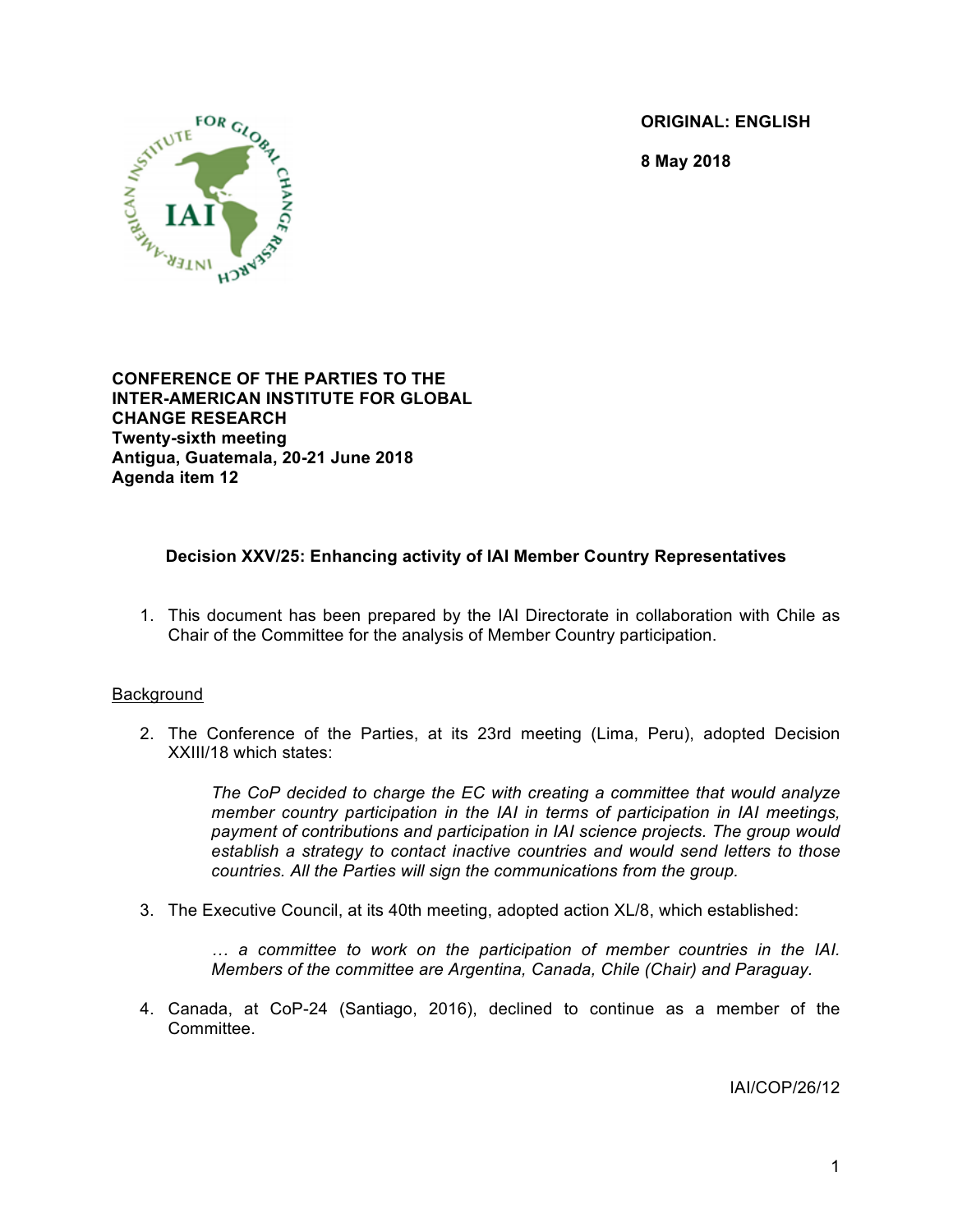5. The Conference of the Parties, at its 25th meeting (Bogota, 2017), adopted Decision XXV/25: Enhancing activity of IAI Member Country Representatives which states:

*The CoP encourages proactive participation by country representatives in IAI meetings, reporting on IAI research project results in their countries, and working for the timely payment of country contributions.*

## Enhancing the activities of Parties

### Proactive participation by country representatives in IAI meetings

- 6. A detailed summary of activities by Parties in IAI scientific projects, including the 3rd iteration of the Collaborative Research Networks (CRN3) is provided in the *Report of the IAI Directorate: Science*, document no. IAI/COP/26/14<sup>1</sup> , particularly paragraphs 15 to 24 and 32.
- 7. A detailed summary of activities by Parties in IAI capacity building and science-policy related meetings is provided in the *Report of the IAI Directorate: Capacity building<sup>2</sup>* , document no. IAI/COP/26/15, paragraphs 24 to 29
- 8. A detailed summary of activities by Parties in meetings hosted by United Nations multilateral agreements and organizations and co-organized with the IAI Directorate is provided in the *Report of the IAI Directorate: Global outreach and cooperation<sup>3</sup>* , document no. IAI/COP/26/16, paragraphs 12 and 24. Additional information is provided also in the *Report of the IAI Directorate: Science Policy,* document no. IAI/COP/26/17, paragraphs 14 to 18.
- 9. Parties are invited to review the relevant sections cited in the reports above.

#### Working for the timely payment of country contributions

- 10. During the intersessional period, meetings were held between the IAI Directorate and several Parties regarding the need to make timely submission of country contributions. Meetings were held between the IAI Directorate and Brazil, Guatemala, Jamaica and Paraguay.
- 11. Meetings are planned with Bolivia, Cuba, Peru and Venezuela.

IAI/COP/26/12

<sup>1</sup> See: http://www.iai.int/wp-content/uploads/iai-cop-26-14-e.pdf<br>  $2^2$  See: http://www.iai.int/wp-content/uploads/iai-cop-26-15-e.pdf<br>  $3$  See: http://www.iai.int/wp-content/uploads/iai-cop-26-16-e.pdf